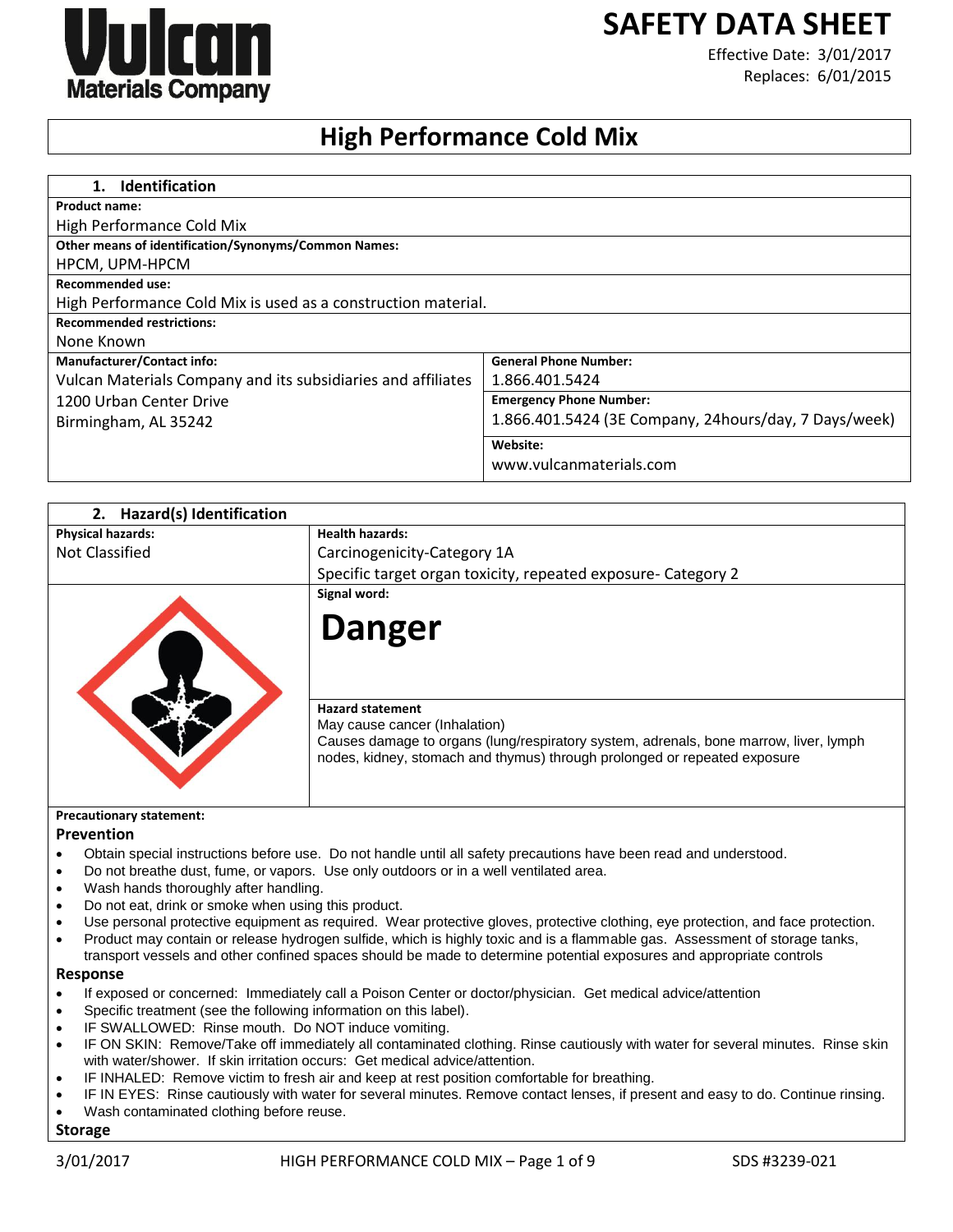Store in a well ventilated place.

## **Disposal**

Dispose of contents/container in accordance with all local, regional, national, and international regulations.

## **Supplemental information:**

Heated material can cause thermal burns. Fumes from heated asphalt may be irritating to the eye, nose and throat. High Performance Cold-Mix contains aggregate, a naturally occurring mineral complex with varying quantities of quartz (crystalline silica). Respirable Crystalline Silica (RCS) may cause cancer. Hardened product may be subjected to various natural or mechanical forces that produce small particles (dust) which may contain respirable crystalline silica (particles less than 10 micrometers in aerodynamic diameter). Repeated inhalation of respirable crystalline silica (quartz) may cause lung cancer according to IARC, NTP; ACGIH states that it is a suspected cause of cancer.

| 3. Composition/information on ingredients     |                   |           |  |
|-----------------------------------------------|-------------------|-----------|--|
| <b>Chemical name</b>                          | <b>CAS number</b> | %         |  |
| Aggregate (crushed stone, sand, gravel, slag) | Mixture           | $\geq$ 94 |  |
| Quartz (crystalline silica)                   | 14808-60-7        | >1        |  |
| Asphalt                                       | 8052-42-4         | <6        |  |
| May contain:                                  |                   |           |  |
| Vacuum tower bottoms                          | 64741-56-6        | >0.1      |  |
| Hydrogen sulfide                              | 7783-06-4         | >0.1      |  |
| <b>Petroleum Distillates</b>                  | 68476-30-2        | $0.2 - 3$ |  |

## **4. First-aid measures**

**Inhalation:**

Remove person to fresh air. If lung irritation persists or later develops, contact a physician. If not breathing, initiate rescue breathing, give oxygen by trained personnel and get immediate medical attention. Do not attempt to rescue victim from confined spaces without adequate protective equipment.

**Eyes:**

Immediately flush eye(s) with plenty of clean water for at least 15 minutes, while holding the eyelid(s) open. Occasionally lift the eyelid(s) to ensure thorough rinsing. Beyond flushing, do not attempt to remove material from eye(s). Contact a physician if irritation persists or later develops. Thermal burns require immediate medical attention. **Skin:**

Hot Material: Remove contaminated clothing, if possible, and immediately flush skin in cool water for at least 15 minutes. Iced water or cold packs may be applied to burned area. Do not attempt to remove material from a burn. Get immediate medical attention. Cold Material: Clean exposed skin with soap or mild detergent and large amounts of water until all material is removed from the skin. Do not use solvents or thinners to remove material from skin.

## **Ingestion:**

If swallowed, do not induce vomiting. Drink a large volume of water and get immediate medical attention. Never give anything by mouth to an unconscious person. If vomiting occurs, keep head lower than hips to prevent aspiration.

## **Most important symptoms/effects, acute and delayed:**

Emissions from the heated material may have an unpleasant odor and may cause moderate to severe irritation of the mucous membranes and upper respiratory tract, headaches, nausea and dizziness. Toxic hydrogen sulfide gas may be released. Do not depend upon sense of smell for warning of overexposure, since the gas causes rapid olfactory fatigue which deadens the sense of smell at levels as low as 50 ppm. Unconsciousness and asphyxiation may occur in poorly ventilated or confined spaces. See Section 11 for additional information.

Breathing respirable crystalline silica-containing dust for prolonged periods in the workplace can cause lung damage and a lung disease called silicosis. Symptoms of silicosis may include (but are not limited to) shortness of breath, difficulty breathing with or without exertion; coughing; diminished work capacity; diminished chest expansion; reduction of lung volume; right heart enlargement and/or failure.

## **Indication of immediate medical attention and special treatment needed:**

In general, emesis induction is unnecessary in high viscosity, low volatility products. Inhalation exposure of hydrogen sulfide may result in pulmonary congestion. Patients may be predisposed to pneumonia during convalescence, and should be kept under observation. Contact a Poison Center for additional treatment information.

Not all individuals with silicosis will exhibit symptoms of the disease. However, silicosis can be progressive and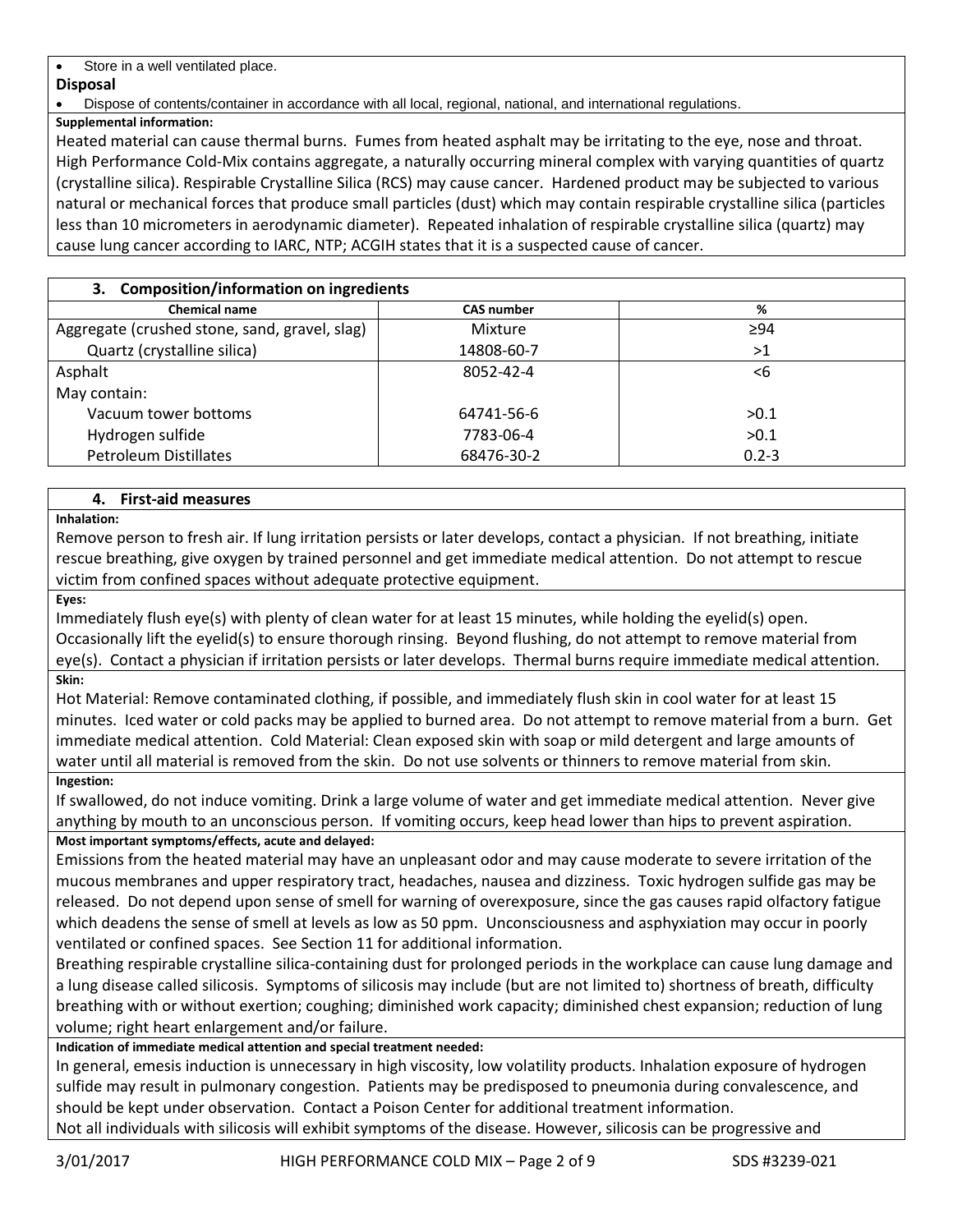symptoms can appear even years after exposures have ceased. Persons with silicosis have an increased risk of pulmonary tuberculosis infection.

## **For emergencies contact 3E Company at 1.866.401.5424 (24 hours/day, 7 days/week).**

### **5. Fire-fighting measures**

**Suitable extinguishing media:**

Agents approved for Class B hazards (e.g., dry chemical, carbon dioxide, halogenated agents, foam, and steam) and water fog.

**Unsuitable extinguishing media:**

Avoid use of straight-stream water. Adding water to hot asphalt presents an explosion hazard.

**Specific hazards arising from the chemical:**

Do not heat above flash point.

Fumes/vapors can explode when concentrated in an enclosed environment and supplied with an ignition source. Never weld or use a cutting torch or open flame on a full, partially full or empty bin, hopper, or other container that holds or has held asphaltic material unless precautions are taken to prevent explosion. WARNING: Hydrogen sulfide ( $H_2S$ ) and other hazardous gases/vapors may evolve and collect in the headspace of storage tanks or other enclosed vessels, and can create an explosive, toxic, or oxygen deficient atmosphere.  $H_2S$  gas is extremely flammable and can explode if an ignition source is provided. See Section 11 for health effects of  $H_2S$  gas.

**Special protective equipment and precautions for firefighters:**

Avoid breathing irritating and potentially toxic fumes, including hydrogen sulfide gas. Firefighters should wear NIOSH/MSHA approved positive pressure breathing apparatus (SCBA) with full face mask and full protective equipment.

#### **Fire-fighting equipment/instructions:**

Adding water to hot asphalt presents an explosion hazard.

**Specific methods:**

Use water spray to keep fire-exposed containers cool.

#### **6. Accidental release measures**

**Personal precautions, protective equipment and emergency procedures:**

Ventilate area and avoid emission inhalation or skin contact by using appropriate precautions outlined in this SDS (see Section 8). Keep all sources of ignition at least 50 feet away. Prevent materials from entering streams, drainages, or sewers. Spills entering surface waters or sewers entering/leading to surface waters must be reported to the National Response Center 1-800-424-8802. Based on volume and use, components of this product may be subject to reporting requirements of Title III of SARA, 1986, and 40 CFR 372.

## **For emergencies, contact 3E Company at 1-866-401-5424 (24 hours/day, 7 days/week)**.

**Environmental precautions:**

Stop leak and contain spilled material with sand, aggregate fines, or other inert adsorbent. Collect adsorbed product and clean up materials in appropriate container for proper disposal. Notify proper authorities.

**Methods and materials for containment and cleaning up:**

Contact the asphalt plant to determine feasibility of recycling material. Dispose of waste materials in accordance with applicable federal, state and local laws and regulations.

## **7. Handling and storage**

#### **Precautions for safe handling:**

Follow personal protection and protective controls set forth in Section 8 of this SDS when handling this product. If personnel must enter a tank or other confined space that contained this material, follow the OSHA Confined Space Entry Program as specified in 29 CFR 1910.146. Do not store near food, beverages or smoking materials. Avoid personal contact with heated material. Respirable crystalline silica-containing dust may be generated when hardened asphalt mix is subjected to mechanical forces, such as demolition work, surface treatment (sanding, grooving, chiseling, etc.), and/or recycling of pavement.

Do not attempt to clean empty containers since residue is difficult to remove. Do not pressurize, cut, weld, braze, solder, drill, grind or expose such containers to heat, flame, sparks, static electricity, or other sources of ignition as they may explode and cause injury or death. Tripping accidents have occurred because of asphalt buildup on bottoms of shoes and boots; buildup should be removed regularly to prevent such accidents. Do not use solvents or thinners to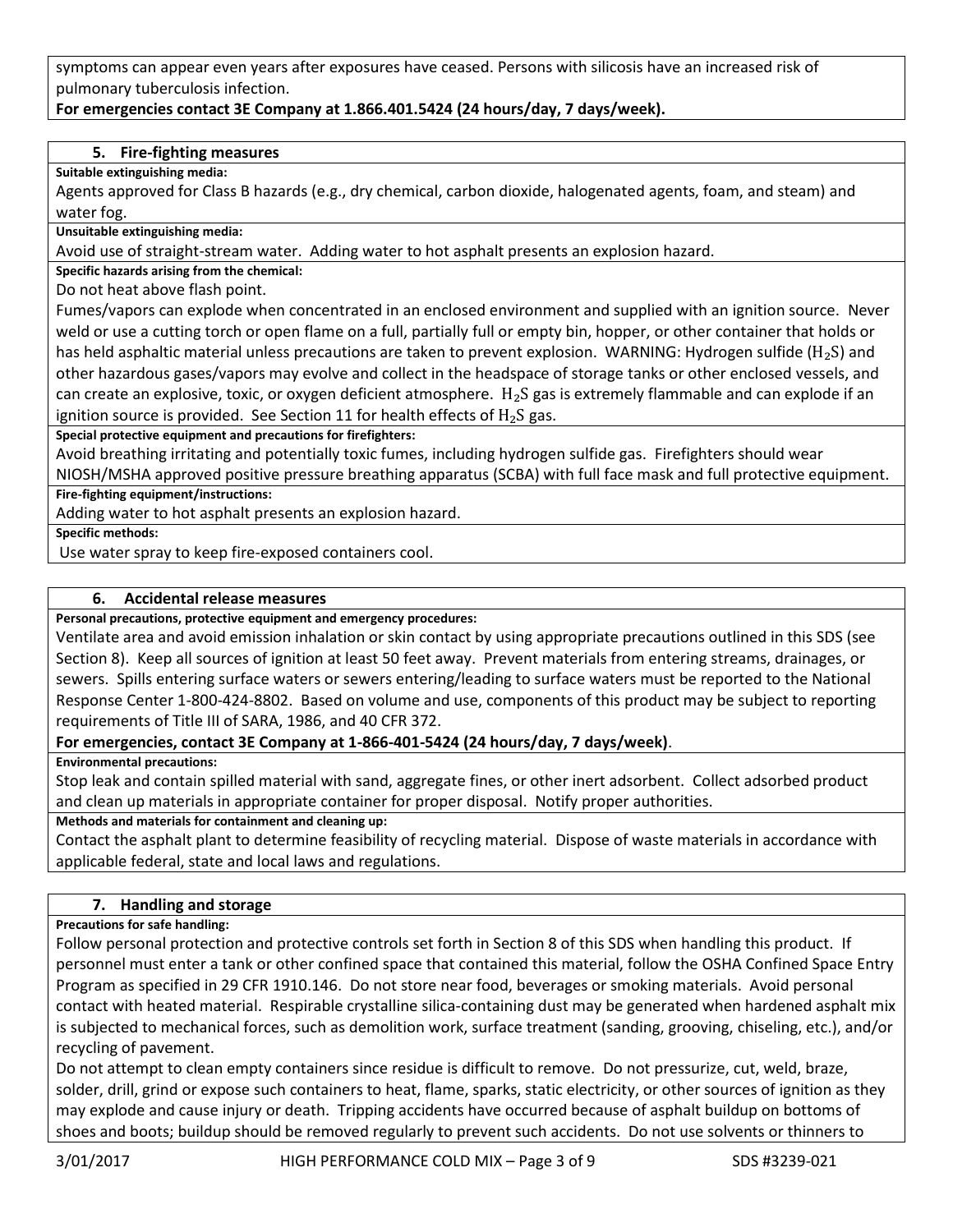clean footwear.

**Conditions for safe storage, including any incompatibilities:**

Store away from all ignition sources and open flames in accordance with applicable laws and regulations. Vapors containing hydrogen sulfide may accumulate during storage or transport of asphaltic materials. When petroleum asphalt products are heated, potentially irritating emissions (fumes, mists, vapors) may be released.

## **8. Exposure controls/personal protection**

#### **Legend:**

NE = Not Established; PEL = Permissible Exposure Limit; TLV = Threshold Limit Value; REL = Recommended Exposure Limit; STEL = Short Term Exposure Limit; OSHA = Occupational Safety and Health Administration; MSHA = Mine Safety and Health Administration; NIOSH = National Institute for Occupational Safety and Health; ACGIH = American Conference of Governmental Industrial Hygienists

| ioi Occupational Jarcty and Health, Acom – American comercilector Governmental industrial riygichists | OSHA/MSHA                                                                                                                                        | <b>ACGIH</b>                                                               | <b>NIOSH</b>              |
|-------------------------------------------------------------------------------------------------------|--------------------------------------------------------------------------------------------------------------------------------------------------|----------------------------------------------------------------------------|---------------------------|
| Component                                                                                             | <b>PEL</b>                                                                                                                                       | <b>TLV</b>                                                                 | <b>REL</b>                |
| <b>Asphalt Fumes</b>                                                                                  | N <sub>E</sub>                                                                                                                                   | $0.5 \text{ mg/m}^3$ (as benzene-soluble<br>aerosol)                       | REL-Ceiling 5 ppm         |
| Particulates not otherwise classified                                                                 | 15 mg/m $3$ (total dust)<br>5 mg/m <sup>3</sup> (respirable fraction)                                                                            | 10 mg/m <sup>3</sup> (inhalable fraction)<br>3 mg/m3 (respirable fraction) | <b>NE</b>                 |
| Respirable dust containing silica                                                                     | 10 mg/m <sup>3</sup> ÷ (% silica + 2)                                                                                                            | Use Respirable Silica TLV                                                  | Use Respirable Silica TLV |
| Total dust containing silica                                                                          | MSHA: 30 mg/m <sup>3</sup> ÷ (% silica + 3)                                                                                                      | <b>NE</b>                                                                  | <b>NE</b>                 |
| Respirable Crystalline Silica (quartz)                                                                | OSHA: 0.05 mg/m <sup>3</sup> (PEL)<br>OSHA: 0.025 mg/m <sup>3</sup> (Action Level)<br>MSHA: Use Respirable Dust<br>containing Silica PEL (above) | 0.025 mg/m <sup>3</sup>                                                    | 0.05 mg/m <sup>3</sup>    |
| Respirable Tridymite and Cristobalite<br>(other forms of crystalline silica)                          | OSHA: Use respirable crystalline<br>silica PEL<br>MSHA: 1/2 of respirable dust<br>containing silica PEL                                          | 0.025 mg/m <sup>3</sup>                                                    | 0.05 mg/m <sup>3</sup>    |
| Ammonia (NH <sub>3</sub> )                                                                            | 50 ppm                                                                                                                                           | 25 ppm<br>STEL 35 ppm                                                      | 25 ppm<br>Ceiling 35 ppm  |
| Carbon Monoxide (CO)                                                                                  | 50 ppm                                                                                                                                           | 25 ppm                                                                     | 35 ppm<br>Ceiling 200 ppm |
| Hydrogen Sulfide ( $H_2S$ )                                                                           | Ceiling 20 ppm                                                                                                                                   | 10 ppm<br>STEL 15 ppm                                                      | Ceiling 10 ppm            |
| Nitrogen Dioxide (NO2)                                                                                | Ceiling 5 ppm                                                                                                                                    | 3 ppm<br>STEL 5 ppm                                                        | STEL 1 ppm                |
| Ozone (O <sub>3</sub> )                                                                               | $0.1$ ppm                                                                                                                                        | $0.05$ ppm                                                                 | Ceiling 0.1 ppm           |
| Sulfur Dioxide (SO <sub>2</sub> )                                                                     | 5 ppm                                                                                                                                            | STEL 0.25 ppm                                                              | 2 ppm<br>STEL 5 ppm       |

## **Exposure Guidelines:**

Workers should station themselves on the upwind side of asphalt emissions when possible. It is recommended that asphalt emissions be monitored regularly to determine exposure levels. Total dust containing silica, respirable silicacontaining dust and respirable crystalline silica (quartz) levels should be monitored regularly to determine worker exposure levels. Exposure levels in excess of allowable exposure limits should be reduced by all feasible engineering controls, including (but not limited to) wet suppression, ventilation, process enclosure, and enclosed employee workstations.

#### **Engineering Controls:**

General dilution or local exhaust ventilation is required to maintain exposures below appropriate exposure limits. Use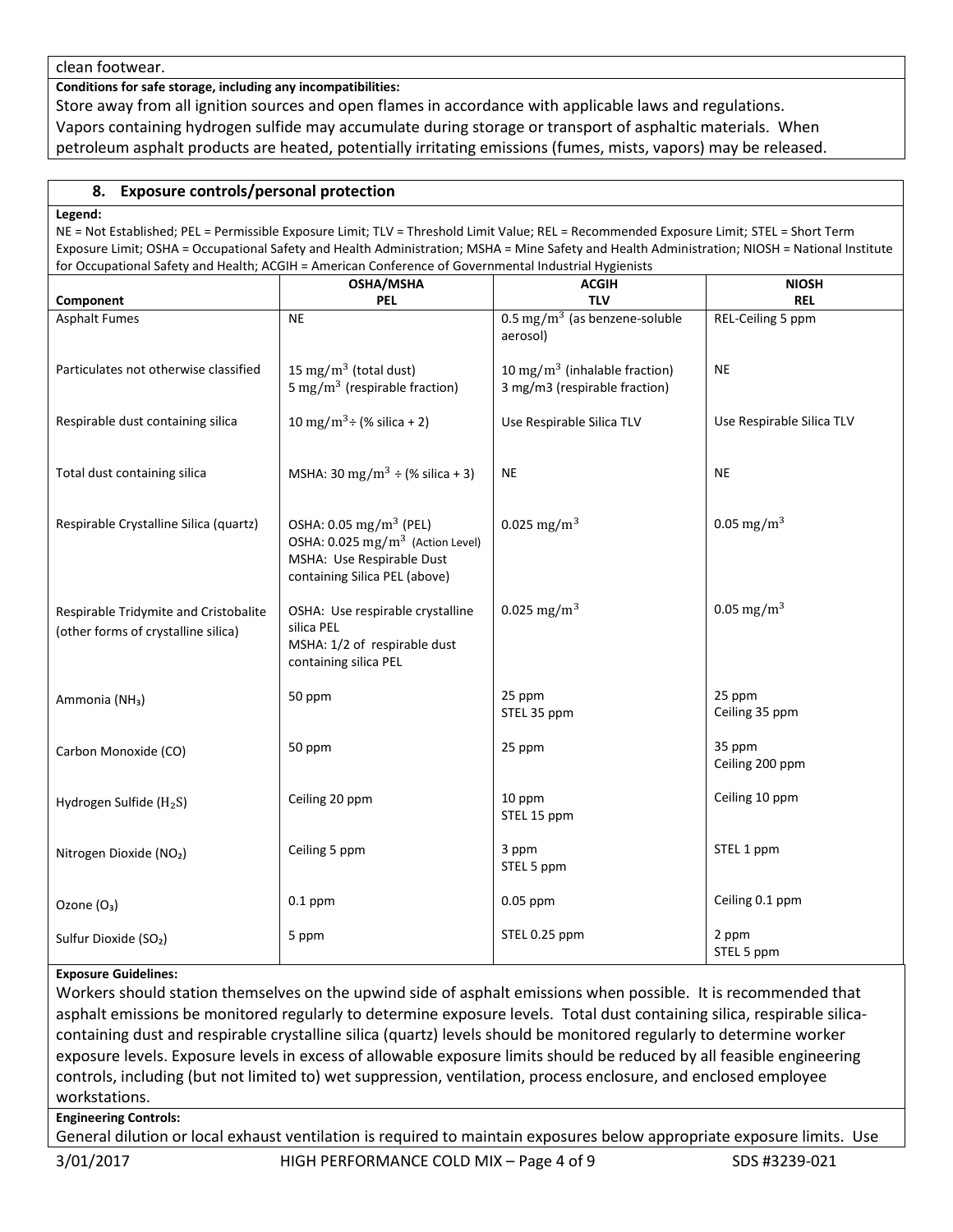only in well-ventilated areas. Activities with dried/hardened product that generate dust require the use of general ventilation, local exhaust and/or wet suppression methods to maintain exposures below appropriate exposure limits. **Eye Protection:**

Use a full-face shield and chemical safety goggles if handling heated material. Safety glasses with side shields should be worn as minimum protection at ambient temperatures. Contact lens should not be worn when eye contact with product is possible.

### **Skin Protection (Protective Gloves/Clothing):**

Avoid skin contact with material by wearing impervious gloves and protective clothing. With product at ambient temperatures, use disposable nitrile, neoprene or butyl rubber material. When handling hot material, use heat-resistant gloves. Use insulated, heat-resistant clothing as necessary.

#### **Respiratory Protection:**

Not expected to be necessary under normal use and working conditions. All respirators must be NIOSH-approved for the exposure levels present. (See NIOSH Respirator Selection Guide). The need for respiratory protection should be evaluated by a qualified safety and health professional. For air-contaminant concentrations which exceed or are likely to exceed applicable exposure limits, use a NIOSH-approved, contaminant-specific, air purifying respirator. If such conditions are sufficiently high that the air-purifying respirator is inadequate, or if oxygen adequate to sustain life is not present, use a positive-pressure, self-contained breathing apparatus. Activities that generate dust require the use of an appropriate dust respirator where dust levels exceed or are likely to exceed allowable exposure limits. For respirable silica-containing dust levels that exceed or are likely to exceed an 8-hour time-weighted average (TWA) of 0.25  $\rm mg/m^3$ , a high efficiency particulate filter respirator must be worn at a minimum; however, if respirable silica-containing dust levels exceed or are likely to exceed an 8-hour TWA of 1.25  $\rm mg/m^3$  an air-purifying, full-face respirator or equivalent is required. Respirator use must comply with applicable MSHA (42 CFR 84) or OSHA (29 CFR 1910.134 ) standards, which include provisions for a user training program, respirator inspection, repair and cleaning, respirator fit testing, medical surveillance and other requirements.

| 9. Physical and chemical properties     |                                          |                                               |
|-----------------------------------------|------------------------------------------|-----------------------------------------------|
| Appearance:                             |                                          |                                               |
| Black, viscous, granular.               |                                          |                                               |
| Odor:                                   | PH:                                      | <b>Decomposition temperature:</b>             |
| Petroleum odor.                         | Not applicable                           | Not applicable                                |
| Melting point/freezing point:           | Initial boiling point and boiling range: | Flash point:                                  |
| Not applicable                          | Not applicable                           | >500°F (min). COC                             |
| <b>Evaporation rate:</b>                | Flammability:                            | Upper/lower flammability or explosive limits: |
| Not applicable                          | Not applicable                           | Not applicable                                |
| Vapor pressure:                         | Vapor density:                           | Solubility:                                   |
| Not applicable                          | >1                                       | Negligible                                    |
| Partition coefficient: n-octanol/water. | <b>Autoignition temperature:</b>         | Specific Gravity (H2O = 1):                   |
| Not applicable                          | Not applicable                           | $2.0 - 2.5$                                   |

| 10. Stability and reactivity                                                                                         |
|----------------------------------------------------------------------------------------------------------------------|
| <b>Reactivity:</b>                                                                                                   |
| Not reactive under normal use.                                                                                       |
| <b>Chemical stability:</b>                                                                                           |
| Stable under normal temperatures and pressures.                                                                      |
| <b>Possibility of hazardous reactions:</b>                                                                           |
| None under normal use.                                                                                               |
| Conditions to avoid (e.g., static discharge, shock or vibration):                                                    |
| Keep away from direct flame/ignition sources. Contact with incompatible materials should be avoided (see below). See |
| Sections 5, 6 and 7 for additional information.                                                                      |
| Incompatible materials:                                                                                              |
| Strong oxidizers may react with hydrocarbons. Contact with fluorine may cause burning or explosion. Adding water to  |
| hot asphalt presents an explosion hazard.                                                                            |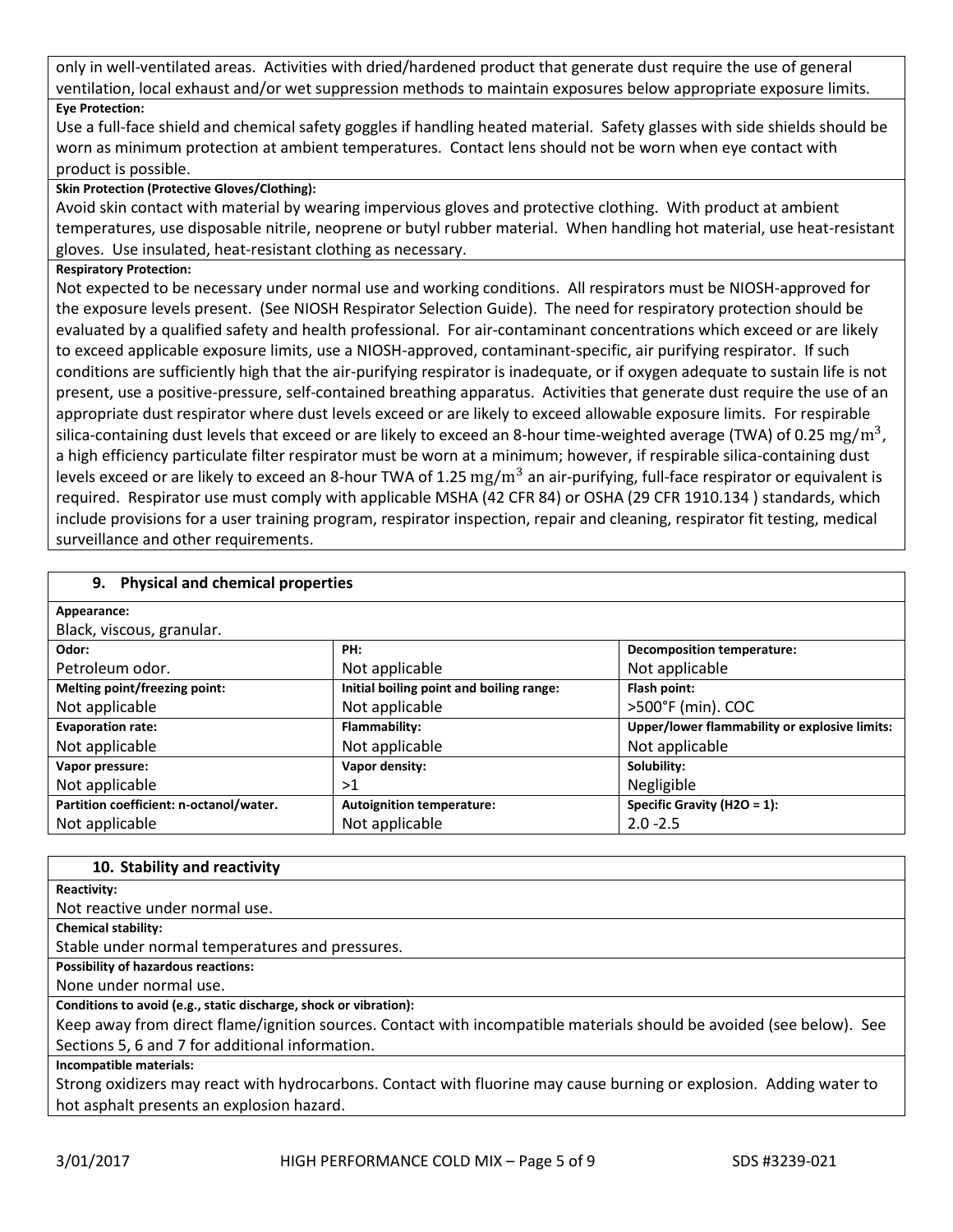#### **Hazardous decomposition products:**

Carbon monoxide and other compounds (such as amines, ammonia, nitrogen dioxide, sulfur dioxide, ozone, hydrogen sulfide, and various hydrocarbons) may be released by thermal decomposition. Hazardous vapors can collect in enclosed vessels or areas if not properly ventilated. If hydrogen sulfide is present, the flammable limits range from 4.3 to 45.5% by volume and its presence may promote the formation of pyrophoric (spontaneously igniting) iron compounds (See 29 CFR 1910.146). Respirable crystalline silica-containing dust may be generated. When heated, quartz is slowly transformed into tridymite (above 860°C/1580°F) and cristobalite (above 1470°C/2678°F).

## **11. Toxicological information**

**Primary Routes of Exposure:**

Inhalation and contact with the eyes and skin.

**Symptoms related to the physical, chemical, toxicological characteristics**

**Inhalation:** 

Fumes, mists or vapors may cause respiratory irritation. Contains or may release hydrogen sulfide gas ( $H_2S$ ), which may accumulate in confined spaces.  $H_2S$  fumes and vapors may be harmful or fatal if inhaled.

Breathing silica containing dust for prolonged periods in the workplace can cause lung damage and lung disease called silicosis. Several scientific organizations have classified crystalline silica as causing lung cancer in humans. Silicosis and lung cancer can result in permanent injury or death.

## **Eye Contact:**

Direct contact with hot material can cause severe thermal burns. May scratch the eye causing tearing, redness and a stinging sensation. Fumes, vapors or mists may be irritating.

**Skin Contact:**

Repeated or prolonged exposure may result in absorption of component petroleum distillates.

**Ingestion:**

Direct contact with heated material can cause severe thermal burns. Asphalt has a low toxicity when ingested, however, chewing and swallowing asphalt may cause gastrointestinal effects. Gastric masses (Bezoars) and stomach (pyloric) obstructions have been reported in individuals who have chewed and swallowed asphalt. Aspiration of product into lungs may occur when vomiting, and may result in pulmonary edema and/or chemical pneumonia.

**Medical Conditions Aggravated by Exposure:**

Pre-existing medical conditions that may be aggravated by exposure include disorders of the eye, skin and/or lung (including asthma and/or other breathing disorders).

**Delayed and immediate effects and also chronic effects from short- and long-term exposure:**

Prolonged and repeated exposure to asphalt may cause skin disorders such as dermatitis, folliculitis, and acne-like lesions, or more rarely, pigmentation of the skin. Chronic inhalation of high concentrations of asphalt emissions may cause chronic bronchitis and pneumonitis (inflammation of the lungs). In mice, there was damage to the lungs, including bronchitis, pneumonitis, and abscess formation. Guinea pigs and rats showed pneumonitis, peribronchial adenomatosis, and some squamous cell metaplasia.

This material contains heavy vacuum distillates/aromatic extract oils. Repeated dermal application of these oils to experimental animals has been reported to cause skin disorders, effects on the adrenals, bone marrow, liver, lymph nodes, kidney, stomach, thymus, and spleens as well as fetal death and birth defects.

Repeated exposure to low levels of  $H_2S$  may cause eye effects including conjunctivitis and corneal injury. There is no evidence that  $H_2S$  will accumulate in the body tissue.

The following information applies to the dried product if it is subjected to mechanical forces (such as demolition or asphalt recycling work), which may generate crystalline silica-containing dust particles:

Prolonged overexposure to respirable dusts in excess of allowable exposure limits can cause inflammation of the lungs leading to possible fibrotic changes, a medical condition known as pneumoconiosis.

Prolonged and repeated overexposure to high levels of respirable crystalline silica-containing dust may cause a chronic form of silicosis, an incurable lung disease that may result in permanent lung damage or death. Chronic silicosis generally occurs after 10 years or more of overexposure; a more accelerated type of silicosis may occur between 5 and 10 years of higher levels of prolonged and repeated overexposure. In early stages of silicosis, not all individuals will exhibit symptoms (signs) of the disease. However, silicosis can be progressive, and symptoms can appear at any time, even years after exposure has ceased.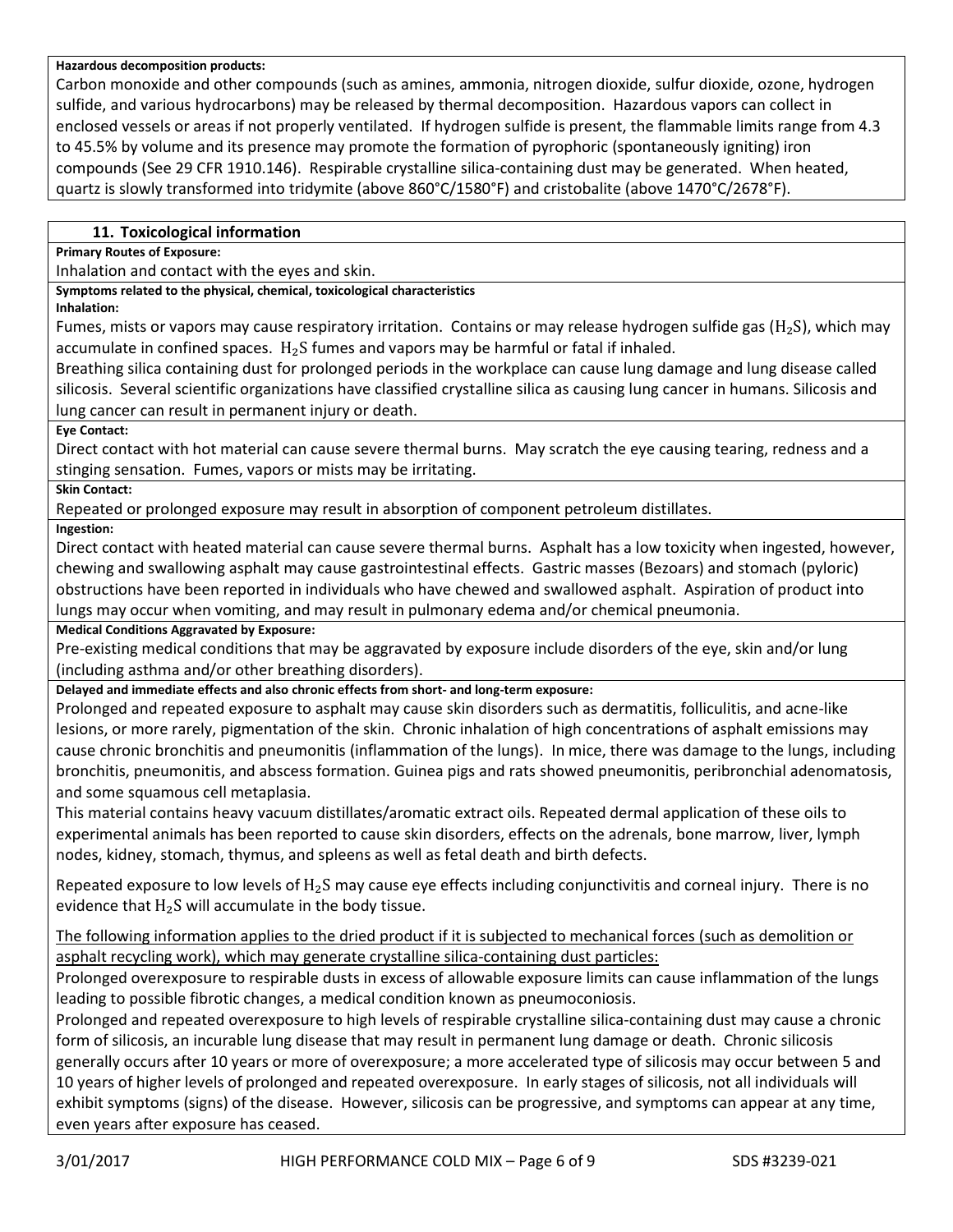Repeated overexposures to very high levels of respirable crystalline silica for periods as short as six months may cause acute silicosis. Acute silicosis is a rapidly progressive, incurable lung disease that is typically fatal. Symptoms include (but are not limited to): shortness of breath, cough, fever, weight loss, and chest pain.

Respirable dust containing newly broken crystalline silica particles has been shown to be more hazardous to animals in laboratory tests than respirable dust containing older crystalline silica particles of similar size. Respirable crystalline silica particles which had aged for sixty days or more showed less lung injury in animals than equal exposures to respirable dust containing newly broken particles of respirable crystalline silica.

There are reports in the literature suggesting that excessive respirable crystalline silica exposure may be associated with autoimmune disorders and other adverse health effects involving the kidney. In particular, the incidence of scleroderma (thickening of the skin caused by swelling and thickening of fibrous tissue) appears to be higher in silicotic individuals. To date, the evidence does not conclusively determine a causal relationship between silica exposure and these adverse health effects.

## **Carcinogenicity:**

Skin application of asphalt fume condensate fractions caused skin tumors in laboratory mice. When asphalt was dissolved or mixed with a solvent prior to exposing laboratory animals, the carcinogenicity results were weakly positive. The causal agent is thought to be 4 to 6 ring polycyclic aromatic compounds (PAH). Trace amounts of these materials may be present in asphalts and can be generated upon excessive heating. Some PAHs have been identified as causing carcinogenic and reproductive effects. Currently, epidemiological evidence does not support a link between asphalt exposure and human skin cancer.

Repeated breathing of asphalt emissions has not resulted in a carcinogenic response in laboratory animal testing. Although epidemiological studies on asphalt workers have suggested a possible link between asphalt fumes and certain types of cancer, confounding factors such as smoking and concomitant exposure to other agents in the workplace may have influenced the results of these studies. Asphalt is not listed as a carcinogen by the National Toxicology Program (NTP) or the Occupational Safety and Health Administration (OSHA). IARC states that there is sufficient evidence that extracts (asphalts dissolved in hydrocarbon solvents) are carcinogenic to laboratory animals, and recently the agency determined that occupational exposures to oxidized asphalt and their emissions during roofing applications are "probably carcinogenic to humans "(Group 2A). They also determined that occupation exposures to hard asphalts and their emissions during mastic asphalt work and occupational exposures to straight-run asphalts and their emissions during paving operations are "possibly carcinogenic to humans" (Group 2B).

This material contains heavy vacuum distillates/aromatic extract oils. IARC has determined that there is sufficient evidence in experimental animals for their carcinogenicity, and has classified these oils as Group 1, or human carcinogens.

The following information applies to the dried product if it is subjected to mechanical forces (such as demolition or asphalt recycling work), which may generate crystalline silica-containing dust particles:

Epidemiology studies on the association between respirable crystalline silica exposure and lung cancer have had both positive and negative results. There is some speculation that the source, type, and level of exposure of respirable crystalline silica may play a role. Studies of persons with silicosis indicate an increased risk of developing lung cancer, a risk that increases with the level and duration of exposure. It is not clear whether lung cancer develops in non-silicotic patients. Several studies of silicotics do not account for lung cancer confounders, especially smoking, which have been shown to increase the risk of developing lung disorders, including emphysema and lung cancer.

In October 1996, an IARC Working Group designated respirable crystalline silica as carcinogenic (Group 1). In 2012, an IARC Working Group re-affirmed that inhalation of crystalline silica was a known human carcinogen. The NTP's Report on Carcinogens, 9th edition, lists respirable crystalline silica as a "known human carcinogen." In the year 2000, the American Conference of Governmental Industrial Hygienists (ACGIH) listed respirable crystalline silica (quartz) as a suspected human carcinogen (A-2). These classifications are based on sufficient evidence of carcinogenicity in certain experimental animals and on selected epidemiological studies of workers exposed to respirable crystalline silica.

**Additional information on toxicological-effects: Acute toxicity:** Not classified

**Skin corrosion/irritation:** Not classified

**Serious eye damage/eye irritation:** Not classified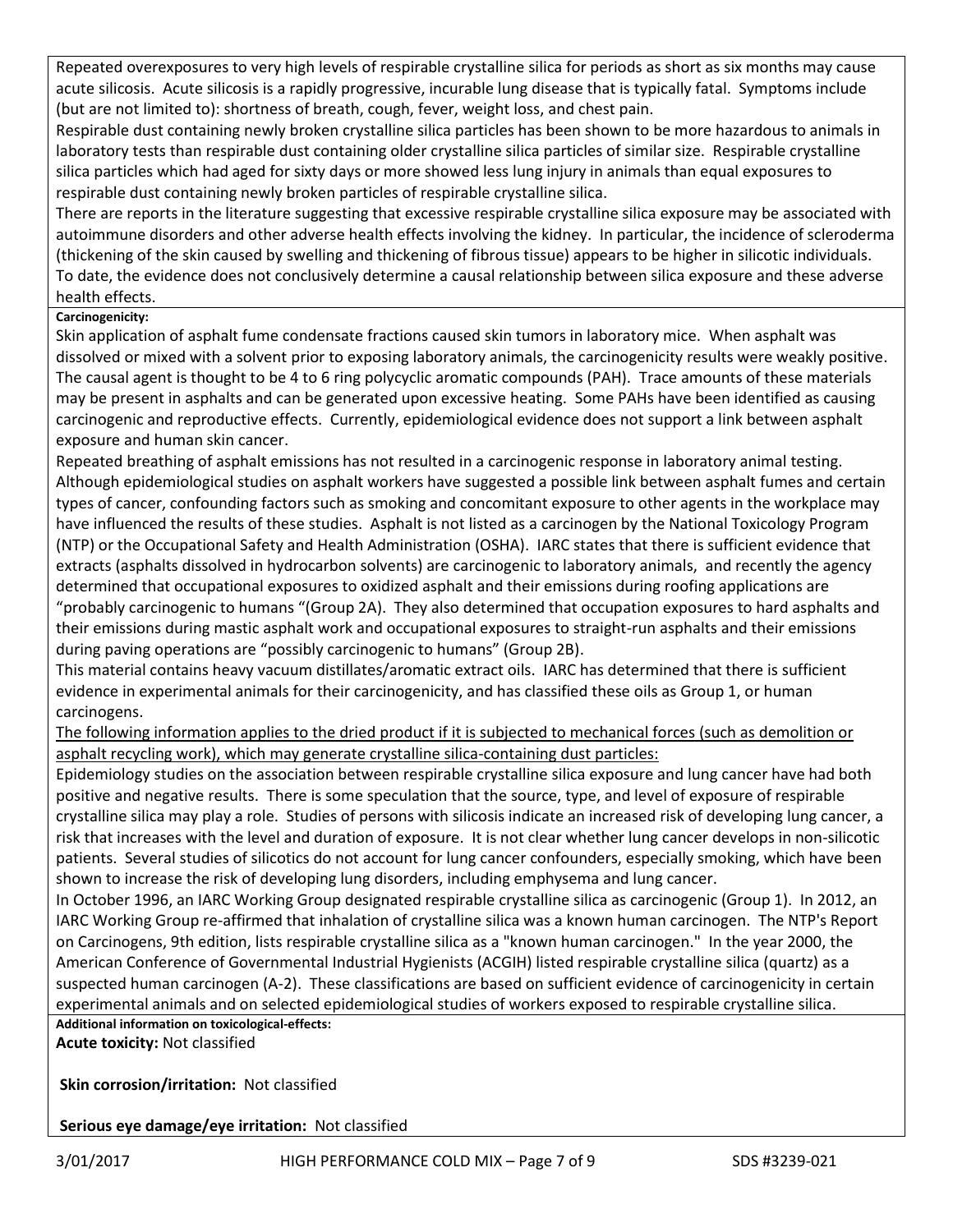**Respiratory sensitization:** Not classified.

**Skin sensitization:** May cause photosensitization (contact), but not classified as a skin sensitizer.

**Germ cell Mutagenicity:** Not classified

**Carcinogenicity:** May cause cancer (Inhalation).

**Reproductive toxicity:** Not classified

**Specific target organ toxicity - single exposure:** Not classified

**Specific target organ- toxicity – repeated exposure:** Causes damage to organs (lungs, respiratory system, adrenals, bone marrow, liver, lymph nodes, kidney, stomach and thymus) through prolonged or repeated exposure (inhalation)

**Aspiration toxicity:** Not classified (not applicable- solid material)

| 12. Ecological information                                                                     |
|------------------------------------------------------------------------------------------------|
| Ecotoxicity (aquatic and terrestrial, where available):                                        |
| No specific data on this product. The asphalt component may cause damage to aquatic organisms. |
| Persistence and degradability:                                                                 |
| Expected to be resistant to biodegradation.                                                    |
| Bioaccumulative potential.                                                                     |
| Significant migration into the environment and bioaccumulation are unlikely.                   |
| Mobility in soil.                                                                              |
| Not determined                                                                                 |
| Other adverse effects.                                                                         |
| Not determined                                                                                 |
|                                                                                                |

#### **13. Disposal considerations**

**Safe handling and disposal of waste:**

Place contaminated materials in appropriate containers and dispose of in a manner consistent with applicable federal, state, and local regulations. Prevent from entering drainage, sewer systems, and unintended bodies of water. It is the responsibility of the user to determine, at the time of disposal, whether product meets criteria for hazardous waste. Product uses, transformations, mixture and processes, may render the resulting material hazardous.

| 14. Transport information       |
|---------------------------------|
| <b>UN Number:</b>               |
| Not regulated.                  |
| <b>UN Proper shipping name:</b> |
| Not regulated.                  |
| <b>Transport Hazard class:</b>  |
| Not applicable.                 |
| Packing group, if applicable:   |
| Not applicable.                 |
| Marine pollutant (Yes/No):      |
| Not applicable.                 |

#### **15. Regulatory information**

**Toxic Substances Control Act (TSCA):**

The components in this product are listed on the TSCA Inventory or are exempt.